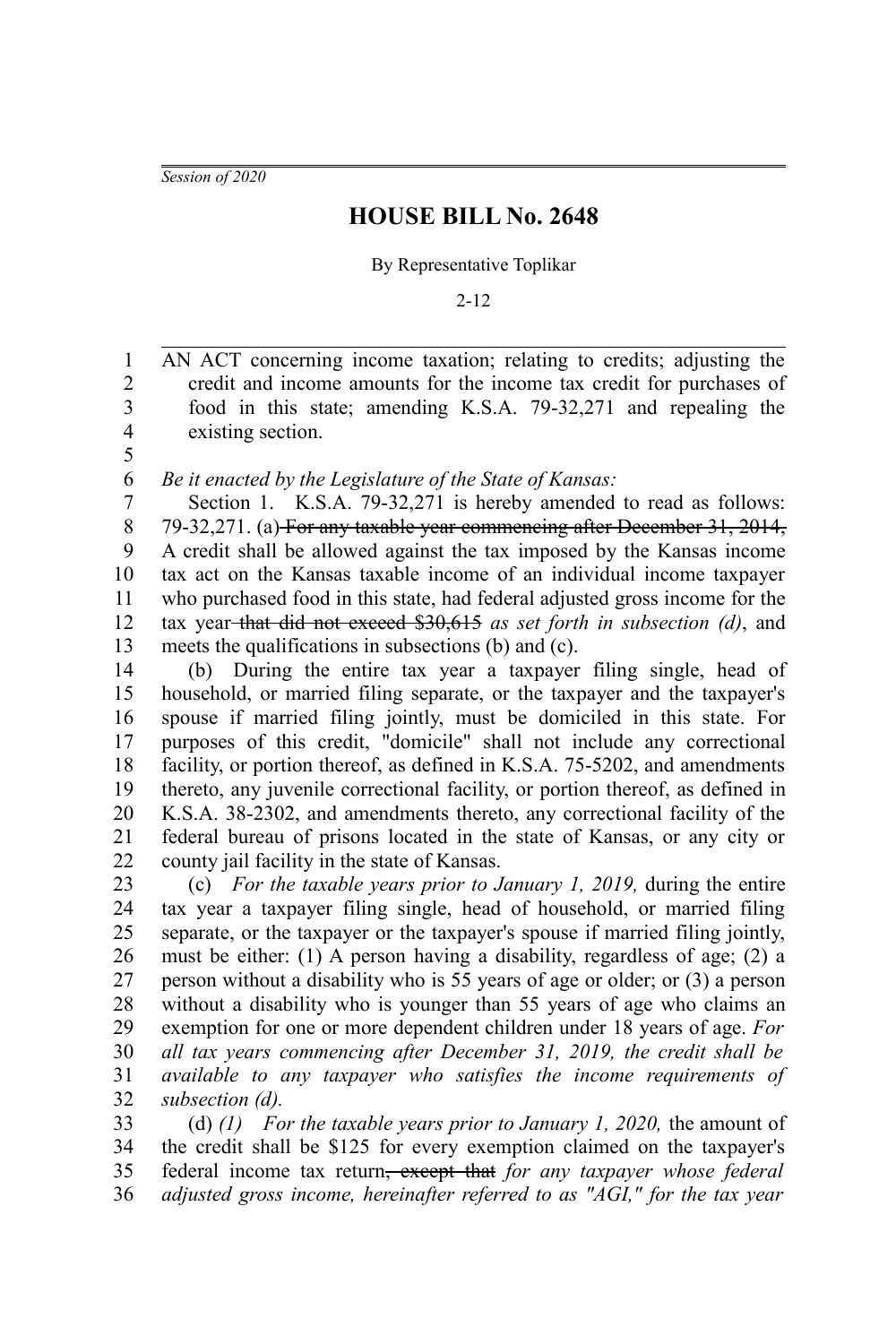*did not exceed \$30,615.* No exemption shall be counted for a dependent unless the dependent is a child under 18 years of age. 1 2

*(2) (A) For all tax years commencing after December 31, 2019, the amount of the credit shall be:*  3 4

*(i) \$372 for married filing jointly filing status taxpayers whose AGI for the tax year did not exceed \$67,000;* 5 6

*(ii) \$290 for head of household filing status taxpayers whose AGI for the tax year did not exceed \$50,000; or* 7 8

*(iii) \$248 for all other tax filing status taxpayers whose AGI for the tax year did not exceed \$41,000.* 9 10

*(B) The credit pursuant to this paragraph shall not be allowed for any taxpayer enrolled in the federal food stamp program.* 11 12

(e) The credit allowed under this provision shall be applied against the taxpayer's income tax liability after all other credits allowed under the income tax act. *For the taxable years prior to January 1, 2020,* it shall not be refundable and may not be carried forward. *For all tax years commencing after December 31, 2019, if the amount of credit pursuant to subsection (d) exceeds the taxpayer's income tax liability, such excess amount shall be refunded to the taxpayer.* 13 14 15 16 17 18 19

(f) (1) *For the taxable years prior to January 1, 2020,* every taxpayer claiming the credit shall supply the division in support of a claim, reasonable proof of domicile, age and disability. 20 21 22

(2) A claim alleging disability shall be supported by a report of the examining physician of the claimant with a statement or certificate that the applicant has a disability as defined in subsection (g). 23 24 25

(g) "Disability" means: (1) Inability to engage in any substantial gainful activity by reason of any medically determinable physical or mental impairment which can be expected to result in death or has lasted or can be expected to last for a continuous period of not less than 12 months, and an individual shall be determined to be under a disability only if the physical or mental impairment or impairments are of such severity that the individual is not only unable to do the individual's previous work but cannot, considering age, education and work experience, engage in any other kind of substantial gainful work which exists in the national economy, regardless of whether such work exists in the immediate area in which the individual lives or whether a specific job vacancy exists for the individual, or whether the individual would be hired if application was made for work. For purposes of this paragraph, with respect to any individual, "work which exists in the national economy" means work which exists in significant numbers either in the region where the individual lives or in several regions of the country; and "physical or mental impairment" means an impairment that results from anatomical, physiological or psychological abnormalities which are demonstrable by 26 27 28 29 30 31 32 33 34 35 36 37 38 39 40 41 42 43